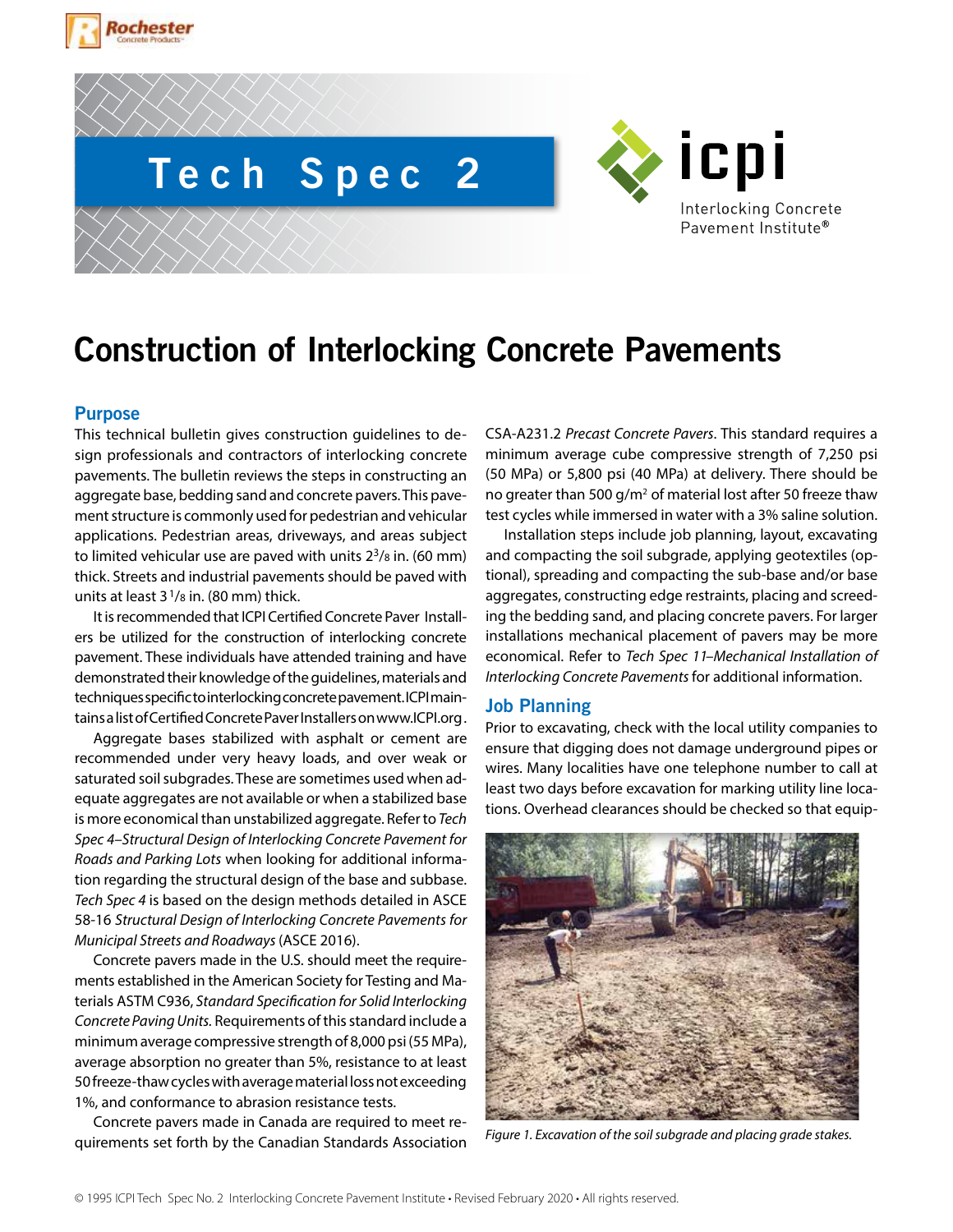

*Figure 2. Compacting the soil subgrade.*

ment does not interfere with wires. Site access by vehicles and equipment should be established so that the job can be built without delays.

## **Layout**

In preparing for excavation, the area to be removed should be marked with stakes. See Figure 1. The stakes should be a slight distance away from the area to be removed so that they are not removed during excavation. The stakes should be marked to establish grades, or have string lines pulled and tied to them. Slopes should be a minimum of 1.5%. In the case of roads, the minimum longitudinal slope should be 1% with a minimum cross slope of 2%. Grade stakes should be checked periodically during the job to be sure that they have not been disturbed.

# **Excavating, Drainage and Compacting the Soil Subgrade**

During and after excavation, the soil should be inspected for organic materials or large rocks. If organic materials, roots, debris, or rocks remain, they should be removed and replaced with clean, compacted aggregate backfill material. Free-standing water saturating the soil should be removed. After it is removed, low, wet areas can be

stabilized with a layer of crushed stone and/or cement. Typical 4 in. (100 mm) diameter perforated drainage pipes surrounded with minimum 3 in. (75 mm) of No. 57 or similar open-graded stone is wrapped in woven or non-woven geotextile as specified by the designer. The surface of the stone is even with the top of the compacted soil subgrade. The stone and geotextile pipe assembly is placed along the pavement perimeter to remove excess water in the subgrade soil and base. The perforated pipe should be sloped and directed to outlets at the sides or ends of the pavement. The pipe outlets should be covered with screens to prevent animal ingress. Drain pipes are recommended in clay soils or other slow draining soils subject to vehicular



*Figure 3. Application of the geotextile under aggregate base.*

traffic. Soil subgrade drainage extends pavement performance to the extent that the small additional investment is returned many times in additional pavement service years.

Compaction of the soil subgrade is critical to the performance of interlocking concrete pavements. See Figure 2. Adequate compaction will minimize settlement. Compaction should be at least 98% of standard Proctor density as specified in ASTM D698. However, modified Proctor density (ASTM D1557) is preferred, especially for areas under constant vehicular traffic. This compaction standard may not be achievable in extremely saturated or very fine soils. Stabilization of the soil subgrade may be necessary in these situations.

Compaction equipment varies with the type of subgrade soil. Manufacturers of compaction equipment can provide guidance on which machines should be applied to various types of soil. Table 1 gives general guidance on applying the right machines to various soil types.

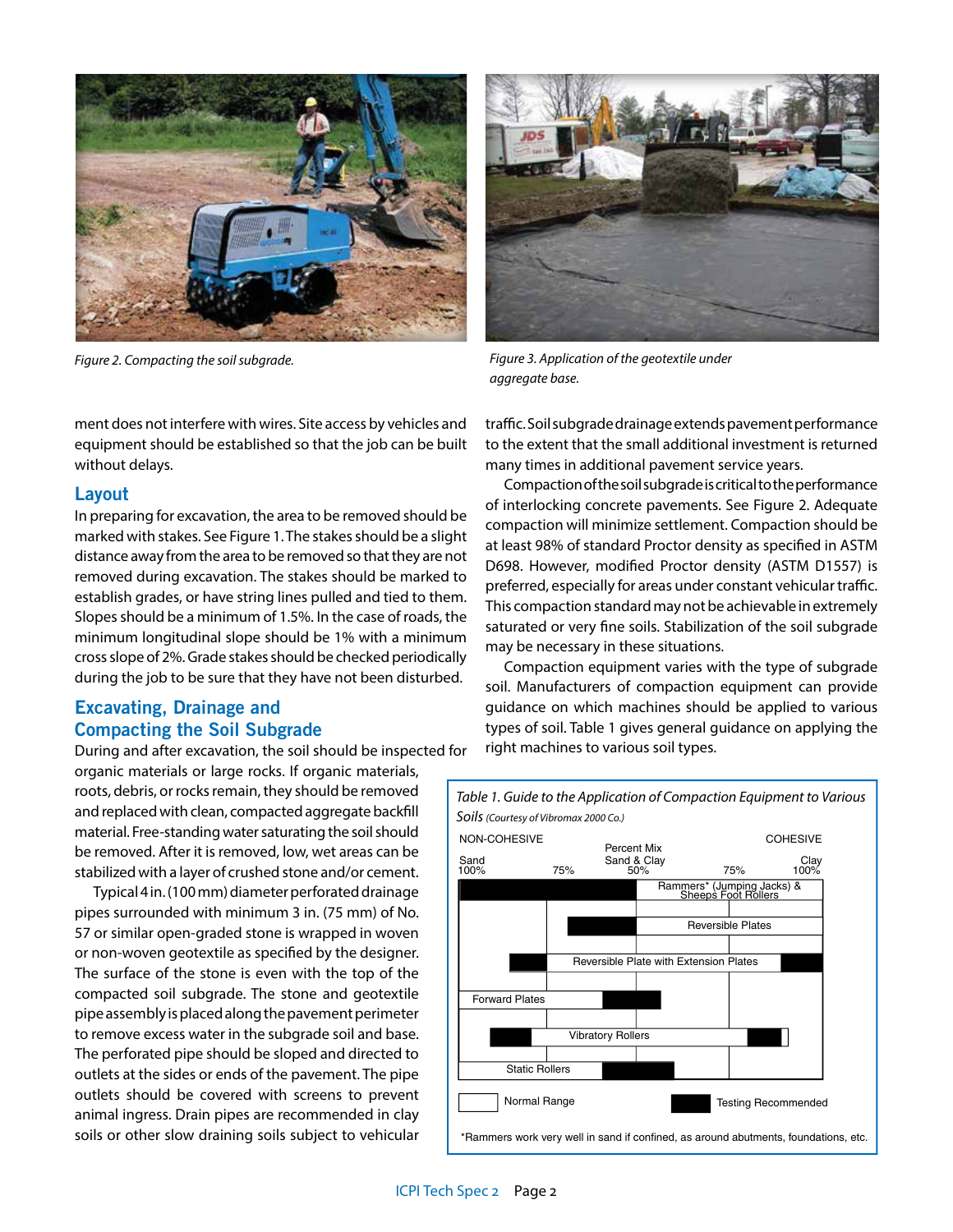#### *Table 2. Geotextile Requirements for Separation per AASHTO M288*

| <b>Geotextile Class</b>      |                   | Class $I^a$                                   |                    | Class II <sup>a</sup>           |                              | Class III <sup>a</sup> |                              |
|------------------------------|-------------------|-----------------------------------------------|--------------------|---------------------------------|------------------------------|------------------------|------------------------------|
| <b>Elongation</b>            | <b>ASTM D4632</b> | $< 50\%$                                      | $> 50\%$           | < 50%                           | > 50%                        | $< 50\%$               | $> 50\%$                     |
| Grab Strength b              | <b>ASTM D4632</b> | 315 lb<br>[1400 N]                            | 202 lb<br>[900 N]  | 247 lb<br>[1100 N]              | 157 <sub>1b</sub><br>[700 N] | 180 lb<br>[800 N]      | 112 <sub>1b</sub><br>[500 N] |
| Sewn Seam Strength b,c       | <b>ASTM D4632</b> | 283 lb<br>[1260 N]                            | 182 lb<br>[810 N]  | $223$ lb<br>[990 N]             | $142$ lb<br>[630 N]          | $162$ lb<br>[720 N]    | $101$ lb<br>[450 N]          |
| Tear Strength b              | <b>ASTM D4533</b> | $112$ lb<br>[500 N]                           | 79 lb<br>[350 N]   | 90 lb<br>$[400 N]$ <sup>d</sup> | 56 lb<br>[250 N]             | 67 lb<br>[300 N]       | 40 lb<br>[180 N]             |
| Puncture Strength b          | ASTM D6241        | 618 lb<br>[2750 N]                            | 433 lb<br>[1925 N] | 495 lb<br>[2200 N]              | 309 lb<br>[1375 N]           | 371 lb<br>[1650 N]     | 223 lb<br>[990 N]            |
| Permittivity b,e             | <b>ASTM D4491</b> | $0.02$ sec <sup>-1</sup>                      |                    |                                 |                              |                        |                              |
| <b>Apparent Opening Size</b> | <b>ASTM D4751</b> | 0.024 in [0.60 mm] maximum average roll value |                    |                                 |                              |                        |                              |
| Ultraviolet Stability        | <b>ASTM D4355</b> | > 50% after 500 hr exposure                   |                    |                                 |                              |                        |                              |

<sup>a</sup> The severity of the installation conditions generally dictates the required geotextile class. Class I is the most severe and Class III is the least severe.

**b** All numeric values represent MARV in the weaker principal direction.

<sup>c</sup> When sewn seams are required.

<sup>d</sup> The required tear strength for woven monofiliment geotextiles if 250 N.

<sup>e</sup> Default Value. Permittivity of the geotextile should be greater than the soil.

Monitoring soil moisture content is important to reaching the compaction levels described above. Soil moisture and density measurements should be taken to control and verify the degree of compaction. Soil should be moist, without visible signs of water, stick together as a ball when squeezed by hand and break into a few pieces when dropped from 6 to 12 inches as indicated in *ICPI Concreter Paver Course Manual* (ICPI 2018). The moisture content and compacted density of the subgrade soil should be checked for compliance to specifications before installing geotextiles.

# **Applying Geotextiles (Optional)**

Geotextile may be used in areas where soil remains saturated part of the year, where there is freeze and thaw, or over clay and moist silty subgrade soils. See Figure 3. As a separation layer, geotextiles prevent the migration of soil into the aggregate base under loads, especially when saturated, thereby reducing the likelihood of rutting. When geotextiles are used they preserve the load bearing capacity of the base over a greater length of time than placement without them. Woven or non-woven fabric may be used under the base with a maximum apparent opening size of 0.60 mm as testing using ASTM D4751. Table 2 lists minumum requirements of geotextiles for soil separation. These requirements are from AASHTO M288 *Standard Specification for Geotextile Specification for Highway Applications* (AASHTO 2015). The minimum down slope overlap should be at least 12 in. (300 mm). Overlap requirements for low strength subgrades are detailed in Table 3.

When the fabric is placed in the excavated area, it should be turned up along the sides of the opening, covering the sides of the base layer. There should be no wrinkles on the bottom. When the aggregate is dumped on the fabric, the tires from trucks should be kept off the fabric to prevent wrinkling.

#### *Table 3. Geotextile Overlap Requirements*

| <b>Soil CBR</b>       | <b>Overlap</b>                    |
|-----------------------|-----------------------------------|
| > 3.0                 | 1.0 ft [0.3 m] to 1.5 ft [0.45 m] |
| $1.0 \text{ to } 3.0$ | 2.0 ft [0.6 m] to 3.0 ft [1.0 m]  |
| $0.5 \text{ to } 1.0$ | 3.0 ft [1.0 m] or sewn            |
| < 0.5                 | Sewn                              |
| All roll ends         | 3.0 ft [1.0 m]                    |

*Table 4. Grading Reqirements for Dense Graded Aggregate per ASTM D2940*

|                                        |                | Design Range <sup>(a)</sup><br><b>Mass % Passing</b> | <b>Job Mix Tolerance</b><br>Mass % Passing |                 |  |
|----------------------------------------|----------------|------------------------------------------------------|--------------------------------------------|-----------------|--|
| <b>Sieve Size</b><br>(Square Openings) | <b>Bases</b>   | <b>Subbases</b>                                      | <b>Bases</b>                               | <b>Subbases</b> |  |
| 2 in. (50 mm)                          | 100            | 100                                                  | $-2$                                       | $-3$            |  |
| $1^{1/2}$ in. (37.5 mm)                | 95-100         | 90-100                                               | ±5                                         | ±5              |  |
| $3/4$ in. (19 mm)                      | 70-92          |                                                      | ±8                                         |                 |  |
| $3/s$ in. (9.5 mm)                     | $50-70$        |                                                      | ±8                                         |                 |  |
| No. 4 (4.75 mm)                        | $35 - 55$      | $30 - 60$                                            | ±8                                         | ±10             |  |
| No. 30 (600 µm)                        | 12-25          |                                                      | ±5                                         |                 |  |
| No. 200 (75 µm)                        | $() - 8^{(b)}$ | $0-12^{(b)}$                                         | $\pm 3$                                    | ±5              |  |

(a) Select the Job Mix Formula with due regard to the availability of materials and service requirements of project. Test results outside the design range are not prohibited, provided they are within the job mix tolerances.

(b) Determine by wet sieving. Where local environmental conditions (temperature and availability of free moisture) indicate that in order to prevent damage by frost action it is necessary to have lower percentages passing the No. 200 (0.075 mm) sieve than permitted in Table 4, appropriate lower percentages shall be specified. When specified, the material having a diameter smaller than 0.020 mm shall not exceed 3% mass.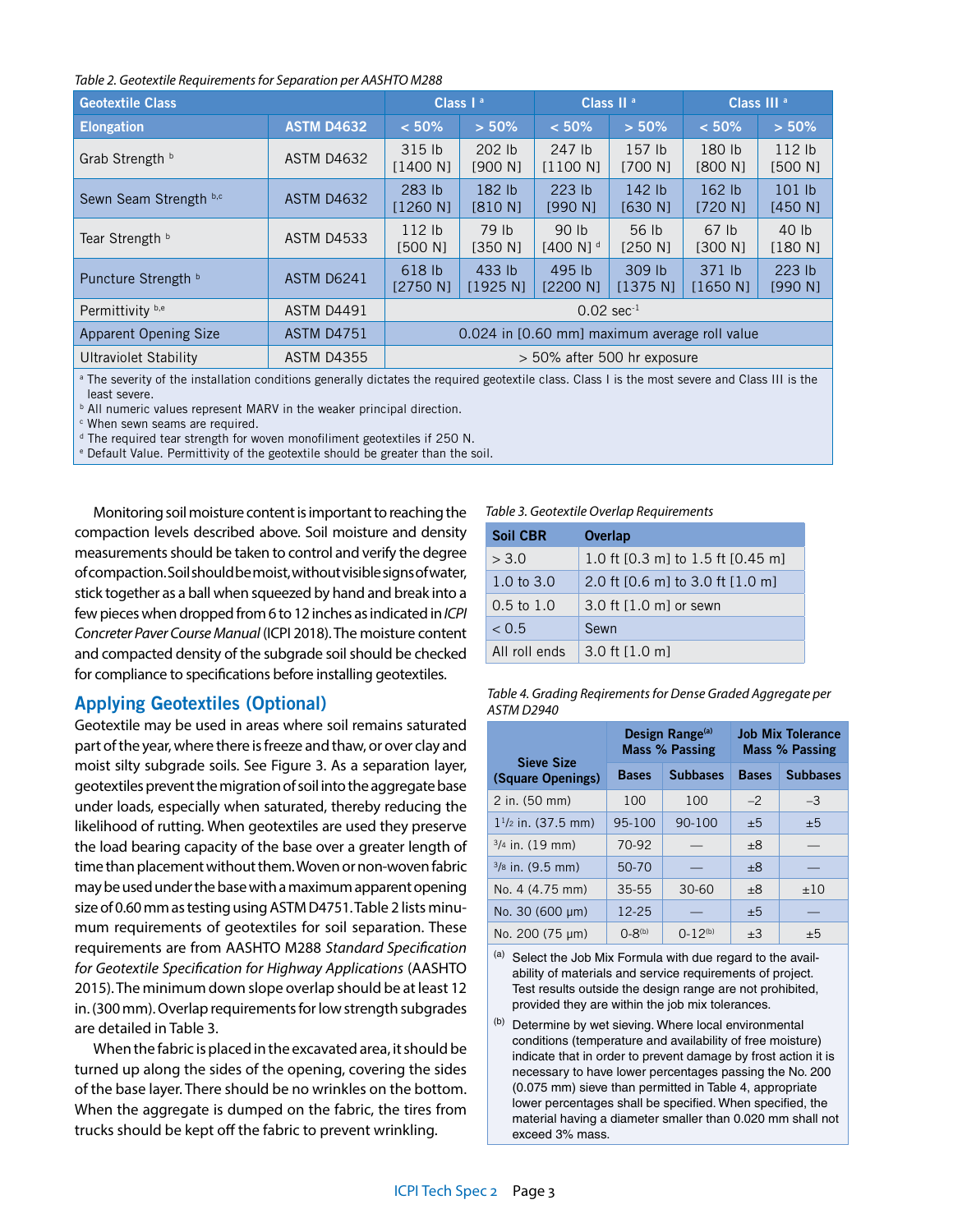

*Figure 4. Base compaction with a reversible plate compactor.*

# **Spreading and Compacting the Subbase and/or Base Aggregates**

Specifications typically used by cities, states, or provinces for aggregate base materials under flexible asphalt pavements are adequate for interlocking concrete pavements. If no specifications are available use the recommended grading for the aggregate base shown in Table 4. Spread and compact the base in 4 to 6 in. (l00 to 150 mm) lifts using 7,000 lbf (31 kN) reversible plate compactors. Thinner lifts will be required for compactors in the 5,000 lbf (22 kN) range. High force compaction equipment can compact thicker lifts. Consult with compaction equipment manufacturer for guidance. Frozen base material should not be installed, nor should material be placed over a frozen soil subgrade.

Recycled concrete aggregates (RCA) used with interlocking concrete pavement in vehicular areas should be from crushed sources certified by a state or provincial department of transportation as meeting specifications for gradation and hardness. These typically include limits on the percent passing the No. 200 (0.075 mm) sieve (generally <12%) and abrasion durability tests such as Los Angeles abrasion resistance or micro-Deval loss. No more than 50% RCA mixed with non-recycled (quarried/crushed) dense-graded aggregates are recommended for vehicular applications. For pedestrian interlocking concrete pavements, up to 100% RCA can be used. However, there is an increased risk of efflorescence passed to the concrete paver surface. While not affecting structural performance, efflorescence may be unsightly and difficult to remove. Recycled asphalt materials should follow the aforementioned guidelines.

The thickness of the base is determined by traffic, soil type, subgrade soil drainage and moisture, and climate. Sidewalks, patios and pedestrian areas should have a minimum base thickness (after compaction) of 4 in. (100 mm) over well-drained soils. Residential driveways on well-drained soils should be at least 6 in. (150 mm) thick. In colder climates, continually wet or weak soils will require that bases be at least 2 to 4 in. (50 to 100 mm) thicker.

Local, state or provincial engineering standards for base thickness can be applied to streets constructed with interlocking concrete pavers. Non freeze-thaw areas with well-drained soils should have at least a 6 in. (150 mm) thick base. Minimum base thicknesses for residential streets are 8 to 10 in. (200 to 250 mm). Greater thicknesses are often used in regions with numerous freeze-thaw cycles, expansive soils, or very cold climates. A qualified civil engineer familiar with local soils and traffic conditions should be consulted to determine the appropriate base thickness for streets and heavy-duty, industrial pavements.

Many localities determine base thickness with the 1993 *Guide for the Design of Pavement Structures* published by the American Association of State Highway and Transportation Officials (AASHTO). The AASHTO procedure calculates the structural number (SN) of the strength coefficients of each base and pavement layer. The SN is determined by assessing the traffic loads, soils, and environmental factors (e.g., drainage, freeze-thaw). The layer coefficient recommended for  $3^{1}/8$  in. (80 mm) thick pavers on 1 in. (25 mm) bedding sand is 0.44 per inch (25 mm), i.e., the  $SN = 4<sup>1</sup>/8$  x 0.44 = 1.82. Base thicknesses can be readily determined by using the charts in *ICPI Tech Spec 4–Structural Design of Interlocking Concrete Pavement for Roads and Parking Lots* or ICPI Structural Design Software. This software is available for free download on www.icpi.org.



*Figure 5. Density testing of the aggregate base with a nuclear density gauge.*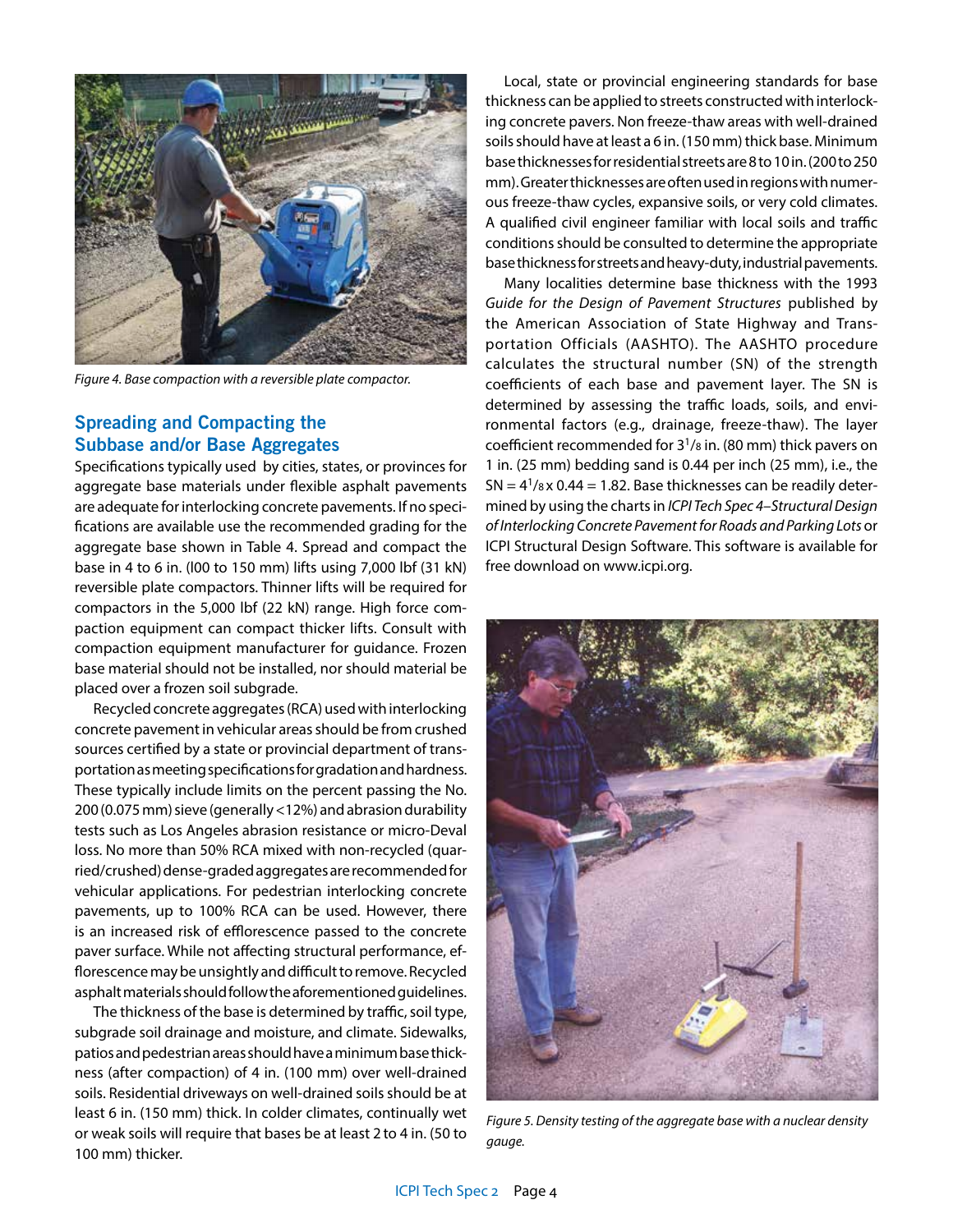

*Figure 6a & 6b. Screeding the bedding sand.*

Like compaction of the soil subgrade, adequate compaction of the base is critical to minimizing settlement of interlocking concrete pavements. See Figure 4. Special attention should be given to achieving compaction standards adjacent to edge restraints, catch basins and utility structures. When spread and compacted, the aggregate base should be at its optimum moisture. Bases for pedestrian areas and residential driveways should be compacted a minimum 98% of standard Proctor density. For vehicular areas, compaction should be at least 98% of modified Proctor density as determined by ASTM D1557, or AASHTO T180. While the highest percentage compaction (100%) is preferred, it may not be achievable on weak or saturated soils. Density measurements of the compacted base should be made with a nuclear density gauge or other methods approved by the local, state or provincial transportation department. See Figure 5. Unless otherwise specified, the compacted thickness of individual lifts should be  $+^{3}/4$  in. to  $-^{1}/2$  in. (+19 mm to –13 mm). Maintaining consistent lift thickness during compaction will help achieve consistent density. Variation in final base surface elevations should not exceed  $\pm^{3}/8$  in. ( $\pm$  10 mm) when tested with a 10 ft. (3 m) straightedge.

The finished surface of a compacted aggregate base should not allow bedding sand to migrate into it. If the surface will allow ingress of bedding sand, a choke course of fine material can be spread and compacted into the surface, or a bitumen tack coat can be applied. The surface of the base course and its perimeter around the edge restraints should be inspected for areas that might allow sand to migrate after installation. Such locations can be joints in curbs, around utility structures or catch basins. These areas should be covered with a geotextile fabric to prevent loss of the bedding sand.

## **Constructing Edge Restraints**

Edge restraints are a key part of interlocking concrete pavements. By providing lateral resistance to loads, they maintain continuity and interlock among the paving units. Aluminum, steel, plastic, or concrete are typical edge restraints. Consult *ICPI Tech Spec 3* on edge restraints for recommendations on applications and construction.



*Figure 7. Placing the concrete pavers. Figure 8. Saw cutting pavers.*

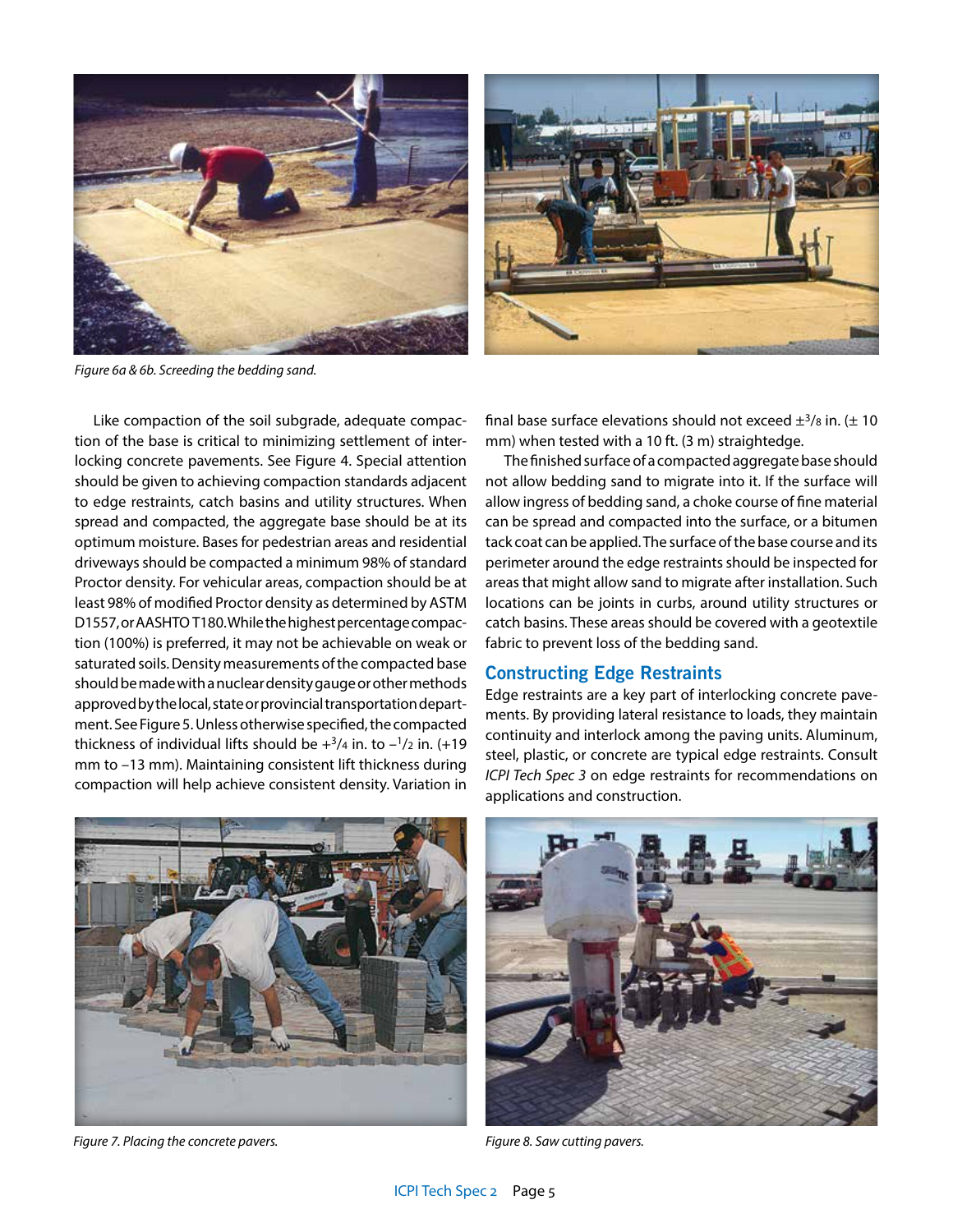

*Figure 9. Compacting the pavers and bedding sand. Figure 10. Spreading the joint sand.*

Edge restraints must be set at the correct level, especially if the tops of the restraints are used for screeding the bedding sand. Their elevations should be checked prior to placing the sand and pavers. A minimum of 1 in. (25 mm) vertical restraining surface should be in contact with the side of the paver to adequately restrain it. For heavy duty application a greater restraining surface may be warranted. Edge restraints are typically installed before the bedding sand and pavers are laid. However, some restraints can be secured into the base as the laying progresses.

## **Placing and Screeding the Bedding Sand**

Bedding sand under concrete pavers should conform to ASTM C33 or CSA A23.1. This material is often called concrete

sand. Masonry sand for mortar should never be used for bedding, nor should limestone screenings or stone dust. The bedding sand should have symmetrical particles, generally sharp, washed, with no foreign material. Waste screenings and stone dust should not be used, as they often do not compact uniformly and can inhibit lateral drainage of moisture in the bedding layer. *ICPI Tech Spec 17—Bedding Sand Selection for Interlocking Concrete Pavements in Vehicular Applications* provides additional guidance on selecting bedding sand and gradations including limits on material passing the No. 200 (0.075 mm) seive. See Table 5.



Bedding sand should be spread and screeded to an uncompacted nominal 1 in. (25 mm) thickness. Frozen or saturated sand should not be installed. If there is an uneven base (due to inconsistent compaction or improper grading), the bedding sand should not be used to compensate for it. Over time, unevenness in the bedding sand will reflect through to the surface. Uneven areas on the base surface must be made even prior to placing the bedding sand.

Once the base is complete, screed pipes or rails are placed on it and the bedding sand spread over them. The sand is screeded or smoothed across the pipes with a straight and true strike board. See Figure 6. Screed pipes are removed and the resulting void filled with bedding sand. After the sand is

| <b>Gradation for Bedding Sand</b> |                        |                      |                        |  |  |
|-----------------------------------|------------------------|----------------------|------------------------|--|--|
| <b>ASTM C33</b>                   |                        | <b>CSA A23.1 FA1</b> |                        |  |  |
| Sieve Size                        | <b>Percent Passing</b> | Sieve Size           | <b>Percent Passing</b> |  |  |
| $3/8$ in. (9.5 mm)                | 100                    | 10.0 mm              | 100                    |  |  |
| No. 4 (4.75 mm)                   | 95 to 100              | $5.0$ mm             | 95 to 100              |  |  |
| No. 8 (2.36 mm)                   | 80 to 100              | $2.5 \text{ mm}$     | 80 to 100              |  |  |
| No. 16 (1.18 mm)                  | 50 to 85               | $1.25$ mm            | 50 to 90               |  |  |
| No. 30 (0.6 mm)                   | 25 to 60               | $630 \mu m$          | 25 to 65               |  |  |
| No. 50 (0.3 mm)                   | 5 to 30                | $315 \mu m$          | 10 to 35               |  |  |
| No. 100 (0.15 mm)                 | 0 to 10                | $160 \mu m$          | 2 to 10                |  |  |
| No. 200 (0.075 mm)                | 0 <sub>to 1</sub>      | $80 \mu m$           | $0$ to $1$             |  |  |

*Table 5. Grading Requirements for Bedding Sand*

Note: Bedding sands should conform to ASTM C33 or CSA A23.1 FA1 gradations for concrete sand. For ASTM C33, ICPI recommends the additional limitations on the No. 200 (0.075 mm) sieve as shown. For CSA A23.1 FA1, ICPI recommends reducing the maximum passing the 80 μm sieve from 3% to 1%.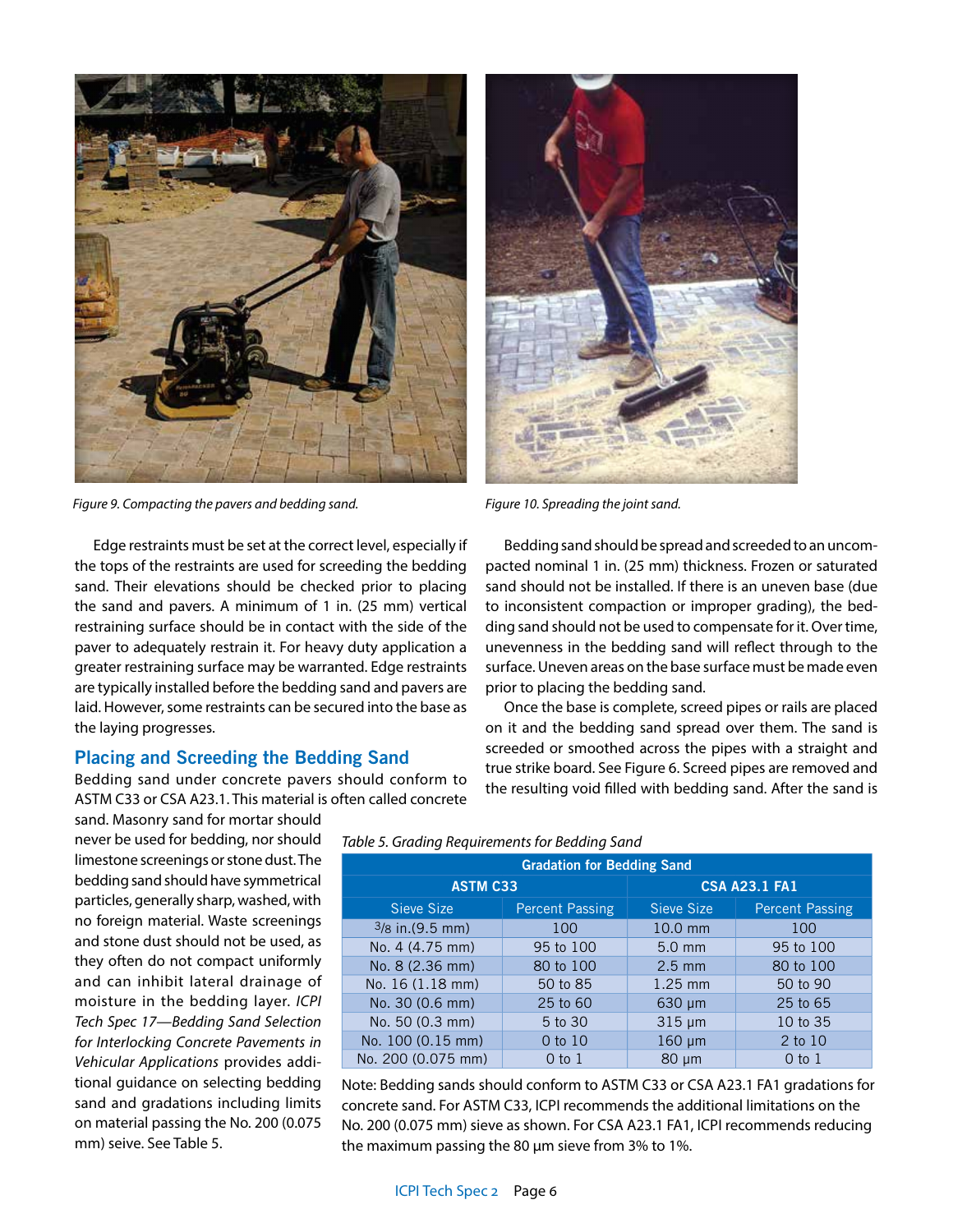

*Figure 11. Vibrating sand into the joints.*

screeded it should not be disturbed. Sufficient sand is placed and screeded to stay ahead of the placed pavers. Powered screeding machines that roll on rails and asphalt spreading machines adapted for screeding sand have been successfully used on larger installations to increase productivity.

# **Placing the Concrete Pavers**

Concrete pavers can be placed in many patterns depending on the shapes. Herringbone patterns (45 or 90 degree) are recommended in all street applications, as these interlocking patterns provide the maximum load bearing support, and resist creep from starting, braking and turning tires. See Figure 7. ICPI takes a conservative approach by not recognizing differences among paver shapes with respect to structural and functional performance. Certain manufacturers may have materials and data that discuss the potential benefits of shapes on functional and structural performance in vehicular applications. Chalk lines snapped on the bedding sand or string lines pulled across the surface of the pavers are used as a guide to maintain straight joint lines. Buildings, concrete collars, inlets, etc., are generally not straight and should not be used for establishing straight joint lines.

Paving units arrive at the job site packaged in bundles that are often strapped and/or wrapped to a wooden shipping pallet. Paving units should be taken from 3 or 4 bundles and not from a single one. Mixing the pavers ensures a visually consistent blend of the colors. If there's only one color of pavers on the job, installing pavers from several bundles at the same time will diminish the appearance of slight variations in that color.

Joint widths between the pavers should be consistent and be between 1/16 and 3/16 in. (2 and 5 mm). Most pavers are made with spacer bars on their sides. These maintain a minimum joint width, allowing the sand to enter between each unit. Pavers without spacers are generally not placed snug against each other since string lines guide consistent joint spacing.

Cut pavers should be used to fill gaps along the edge of the pavement. Pavers are cut with a double bladed splitter or a masonry saw. See Figure 8. A saw gives a smooth cut. All saws should have equipment to reduce the dust created, since it is know to contain high level of respirable crystaline silica. Gaps greater than  $3/8$  in. (10 mm) should be filled with cut pavers. For street applications do not cut pavers to less than <sup>1</sup>/3 their original size. Instead fill voids with two cut pavers.

After an area of pavers is placed, it should be compacted with a vibrating plate compactor, which should be capable of exerting a minimum of 5,000 lbf. (22 kN) of centrifugal compaction force and operate at 75-90 hertz. See Figure 9. At least two passes should be made across the pavers to seat the pavers in the bedding sand and force it into the joints at the bottom of the pavers.

Dry joint sand is spread into the joints and the pavers compacted again until the joints are full. See Figures 10 and 11. This may require two or three passes of the plate compactor. If the



*Figure 12. Removing excess sand from the finished surface will make the pavement ready for traffic.*

sand is wet, it should be spread on a clean, hard surface to dry before being spread on the pavers and compacted into the joints. Joint sand may be finer than the bedding sand to facilitate filling of the joints like a sand meeting ASTM C144 or CSA A179 requirements. See Table 6. Bedding sand also can be used to fill the joints, but it may require extra effort in spreading and compacting. Compaction should be within 6 ft (2 m) of an unrestrained edge or laying face. All pavers within 6 ft (2 m) of the laying face should have the joints filled and be compacted at the end of each day. Excess sand is then removed. See